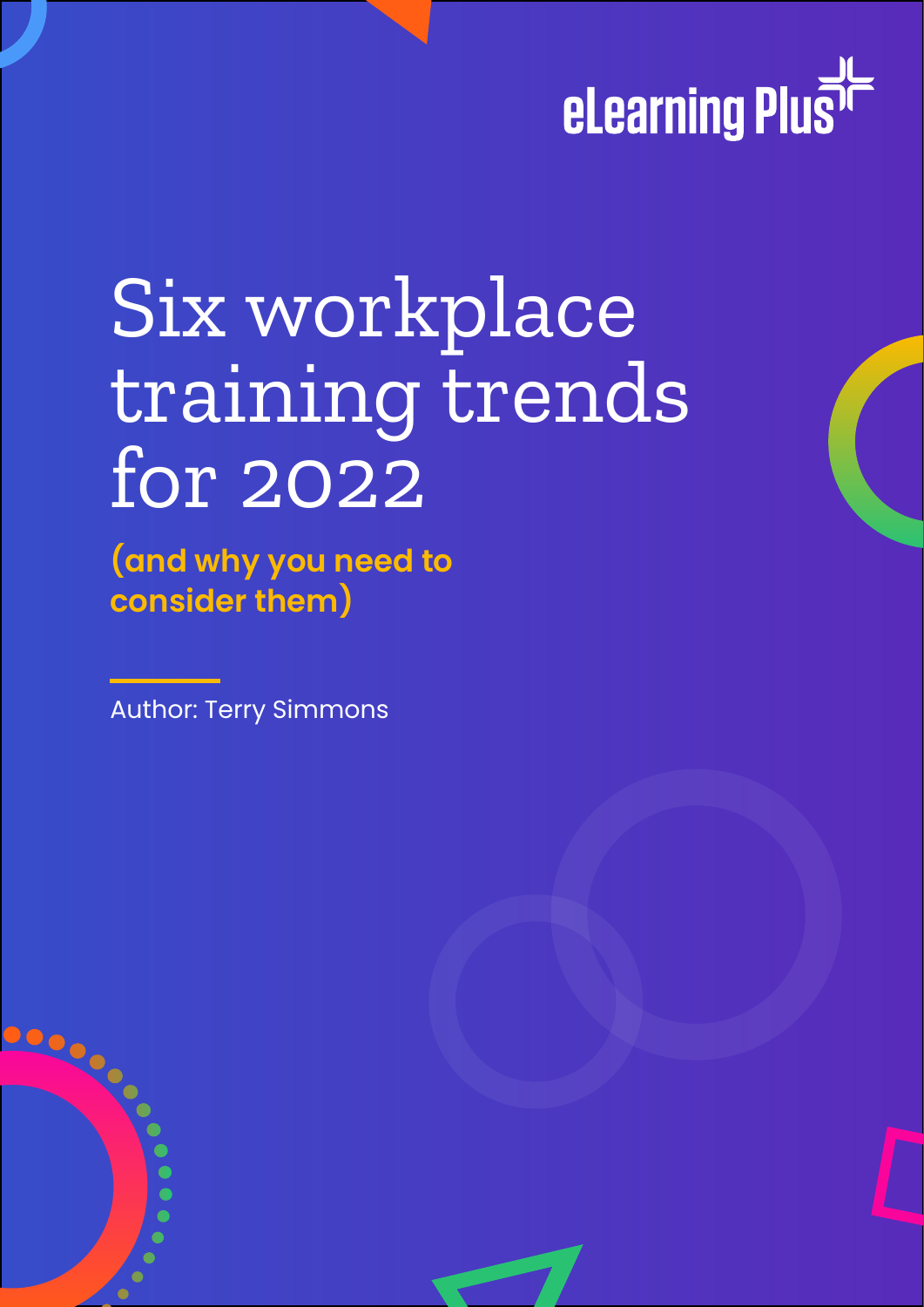## **Six workplace training trends for 2022**

**We are all aware of the huge impact that the pandemic has had on the workplace. Organisations have had to adapt and** 

**change quickly to meet the demands of our new working world.**

> Workplace training has also had to and will continue to evolve. Here are six key workplace training trends which we expect to be most prominent in 2022.



#### **Focus on 'skills' over 'roles'**

Research by Gartner has stated that a focus on 'skills' instead of 'roles' will improve competitive advantage for organisations. By focusing on skills, organisations are set to address core business challenges, solve problems, and answer key business questions in order to drive innovation. From the employee's perspective, a focus on skills will help them to realise new career opportunities. As a reflection of this trend, we expect to see training plans shift accordingly this year to bring learning new skills to the fore to directly address business needs.

#### **Bitesize training for a busy world**

With our day-to-day work commitments, it's hard to set the time aside for a lengthy eLearning training course. By chunking up your learning content you're far more likely to increase engagement rates, knowledge retention and build a more skilled workforce. By having different types of training such as short mobile courses and snappy course materials such as video, podcasts and eBooks, you'll make sure your training is not only engaging, but feasible for your employees to fit in alongside their other commitments.

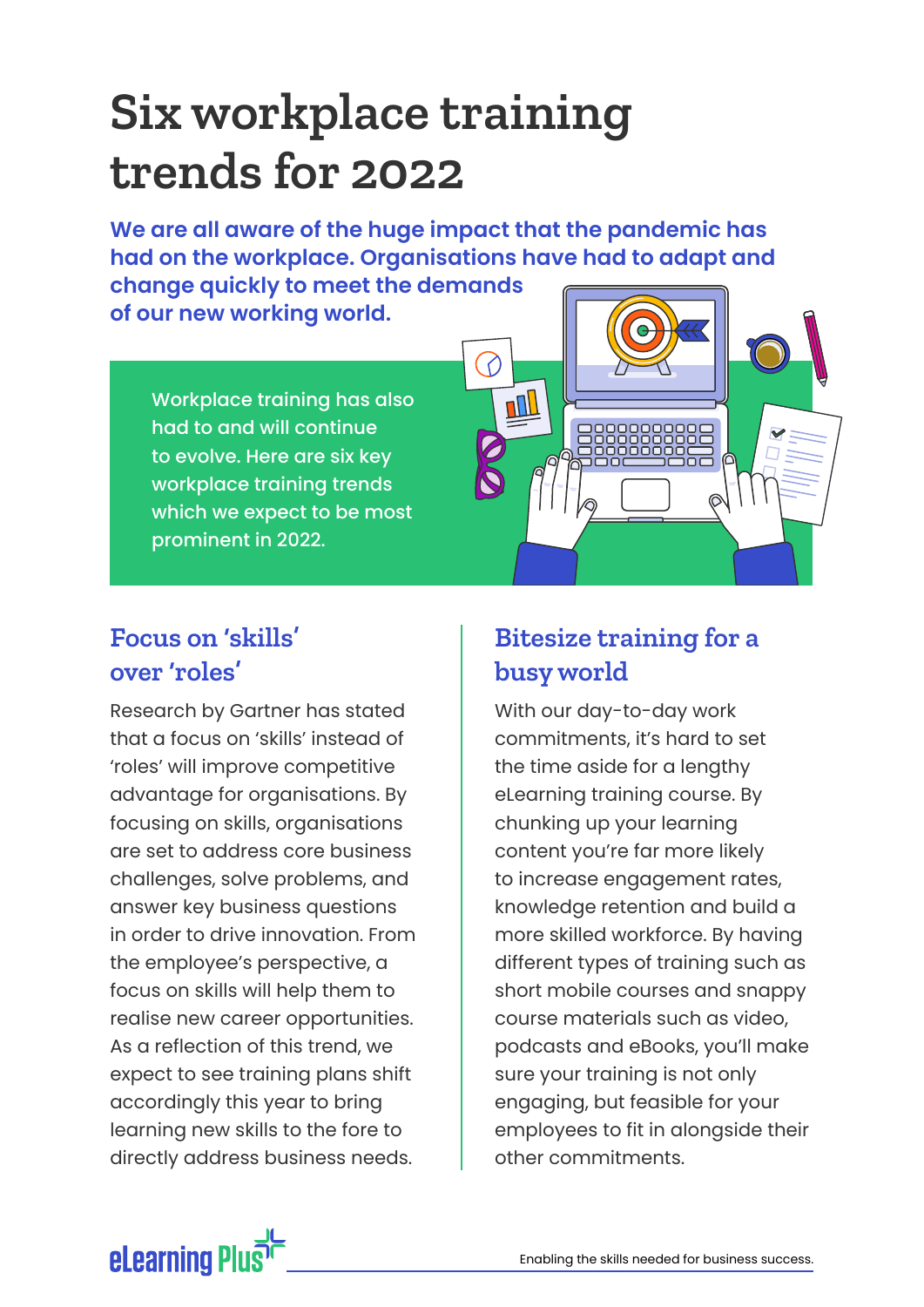#### **Hybrid working is here to stay**

According to a recent study by Willis Towers Watson, 41% will embrace hybrid working by 2023. The study also included predictions by UK businesses that 23% of the workforce will be working remotely on a full-time basis in 2 years' time. With employees working in different locations and in different ways, training will need to account for this – making sure that wherever employees are working, their training is optimised accordingly.

#### **Adaptive learning**

A one-size-fits-all approach to training won't cut it in today's workplace. As part of the increased need for adaptative learning, employees should be offered a learning path that changes according to the individual skills they already have and what they still need to learn. More personalised learning experiences will empower learners to be able to skip or have steps added in depending on their knowledge base. A simple example is asking a series of questions as part of eLearning and if the learner knows the answers, they have the option to skip that part of the course. This will greatly help create better, more engaging learner experiences.



Enabling the skills needed for business success.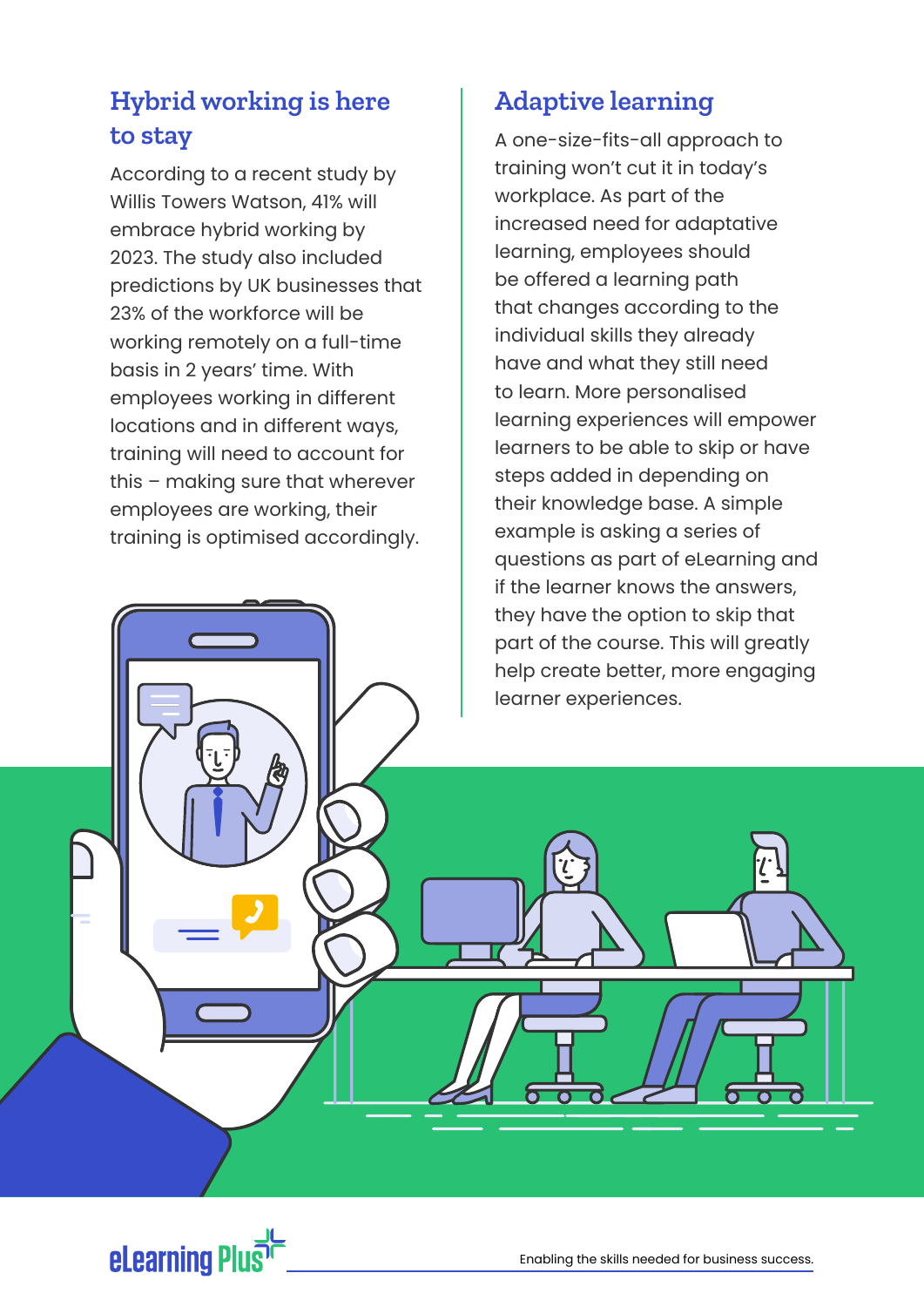#### **Training will need to demonstrate inclusivity**

Organisations have to demonstrate they are being inclusive of all employees and that everyone is treated equally. Training is no different and there will be increasing pressures to ensure that training is accessible to everyone. To ensure that your organisation is being inclusive across all training activities, we would recommend conducting a training audit. The audit will reveal how fairly training is being rolled out and received across departments and individuals and what gaps your organisation might have.

#### **Soft skills training is on the increase**

The global change to work environments due to the pandemic has created an increasing need to focus training on soft skills such as leadership, teamwork, and collaboration. Businesses that improve their team's soft skills this year are likely to reap the benefits of successful teamwork and collaboration in a hybrid working world and ultimately improved efficiencies and productivity.

#### **Sources**

https://www.peoplemanagement.co.uk/news/articles/two-infive-employers-will-embrace-hybrid-working-poll-finds#gref

https://www.continu.com/blog/workplace-learning-trends

https://www.forbes.com/sites/bernardmarr/2021/11/22/ future-of-work-the-5-biggest-workplace-trends-in-2022/?sh=782a18537d0f

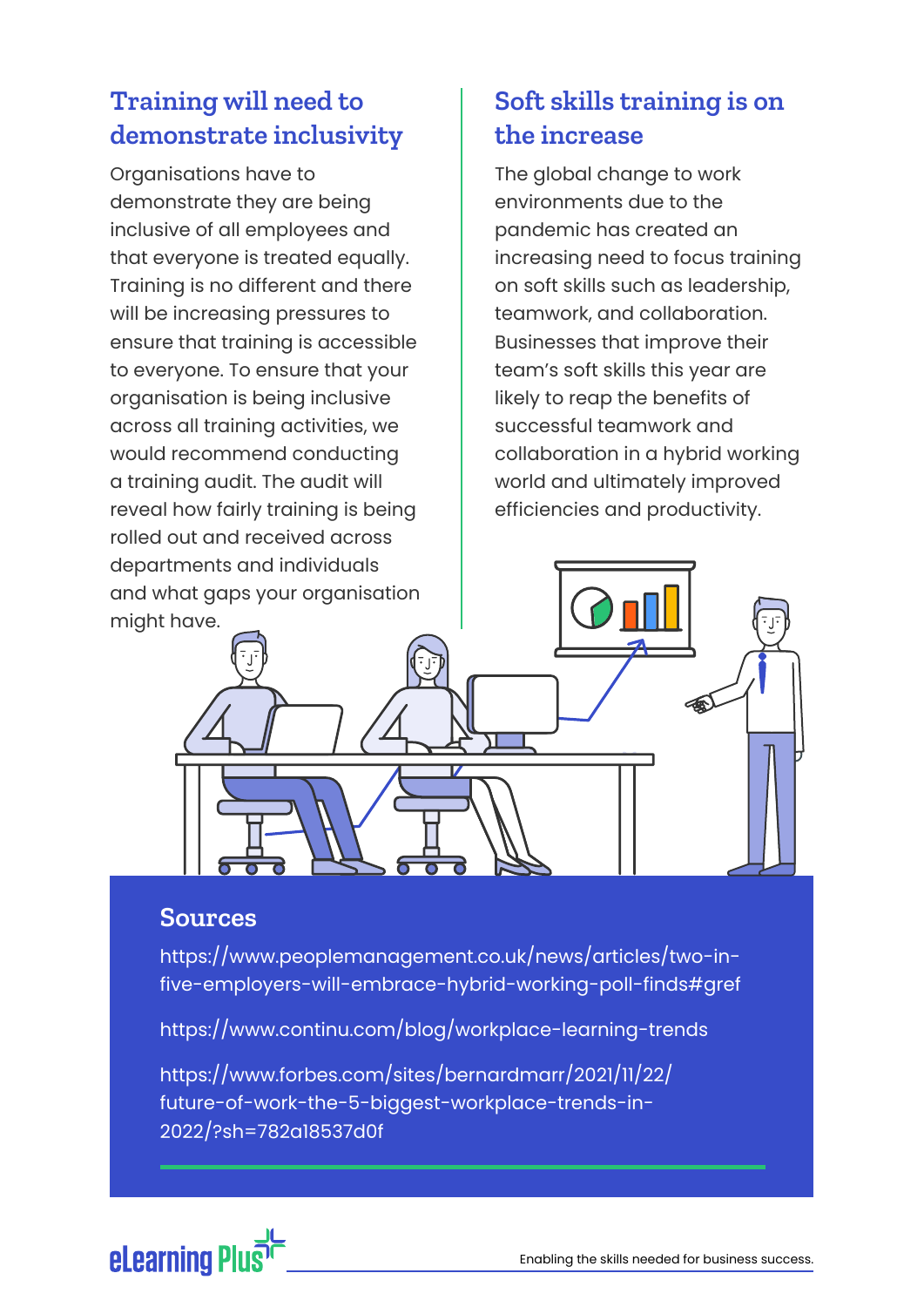### **How to get started**

**It begins by considering a fresh approach to L&D. How might the trends we have outlined affect your learners and what's your plan to evolve your current learning activities?**



*Remember, it's not necessary to wait until you have all the answers, it just requires a readiness to consider that the world of learning continues to evolve, so your learning delivery needs to evolve with it.* 

In the meantime, enjoy the feeling of knowing you're making a meaningful, quantifiable difference to your learner's performance and the performance of your business. After all, this is not just about ticking boxes but driving real change across the organisation.

Find out how to leverage these learning trends and re-align your L&D activities to bridge the gap between what you currently provide and what your learners (and business) need?



or contact eLearningPlus<sup>+</sup> today [info@elearningplus.co.uk](mailto:info%40elearningplus.co.uk?subject=) **Learn more at** [www.elearningplus.co.uk](http://www.elearningplus.co.uk)